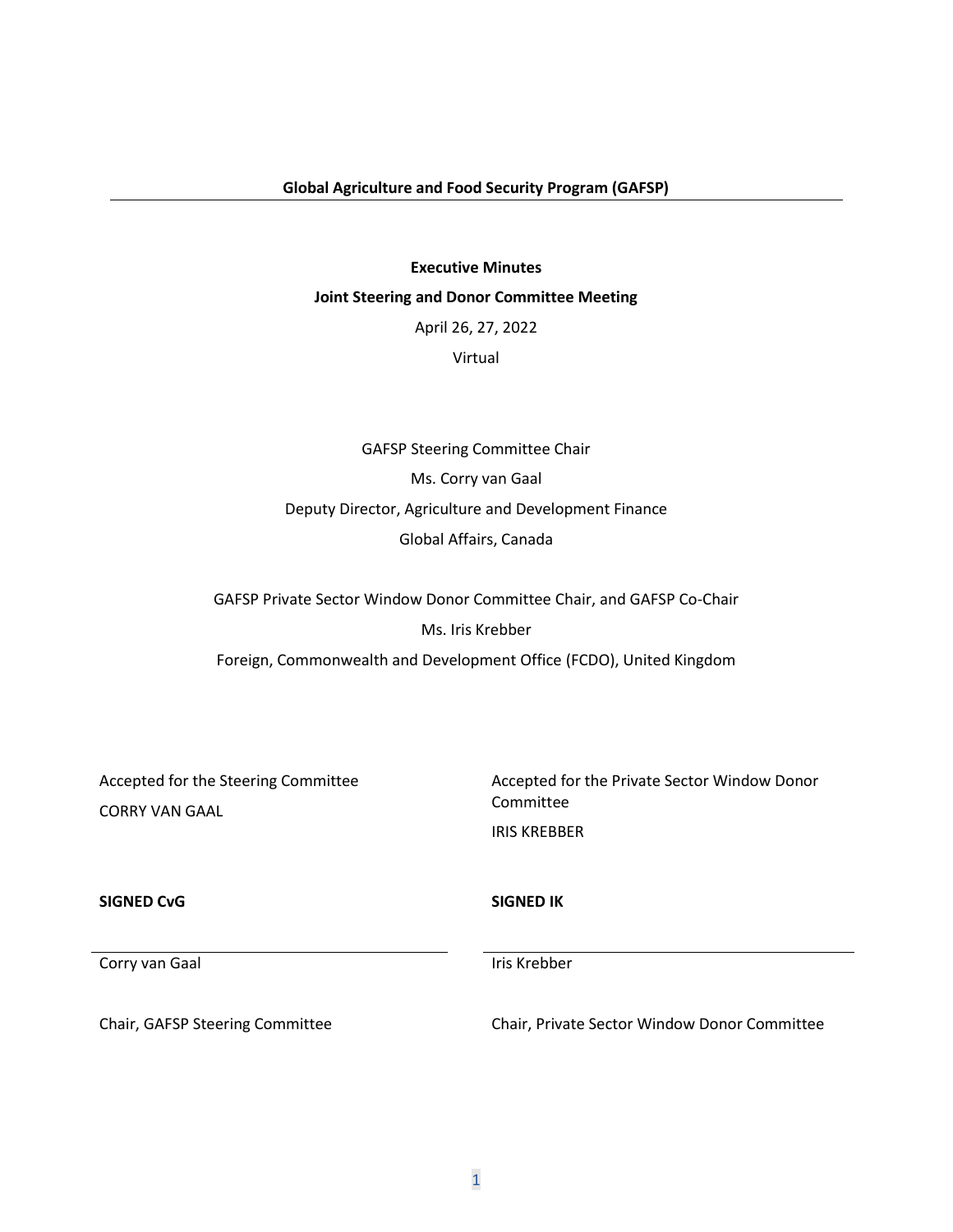#### **WELCOME, INTRODUCTION, AND CONTEXT**

- 1. A meeting of the Global Agriculture and Food Security Program (GAFSP) Steering Committee (SC) and the GAFSP Private Sector Window Donor Committee was convened virtually on April 26-27, 2022. The List of meeting participants is provided in Annex 1.
- 2. The objectives of the meeting were to confirm/elect the new GAFSP Chair and Co-Chair/Chair of the Private Sector Donor Committee; approve the Decision Note for enhancing GAFSP's support on climate and Monitoring and Evaluation (M&E) Plan revision; discuss Supervising Entities' (SEs) response to the food security crisis; understand the impacts of these shocks and stresses on farmers and their livelihoods from the perspective of regional, civil society organizations, and SE representatives; and agree on GAFSP's strategic direction with regard to its contribution to the global response to the unfolding food crisis.
- 3. GAFSP Private Sector Window Donor Committee Chair and Steering Committee Co-Chair, Ms. Iris Krebber of the UK Foreign, Commonwealth and Development Office (FCDO), welcomed SC members. The draft agenda circulated in advance of the meeting was reviewed and adopted with no objections or change from the floor and is provided in Annex 2. Ms. Krebber first put forward the nomination of Corry van Gaal, Deputy Director, Agriculture and Development Finance at Global Affairs Canada, for the position of GAFSP Chair. Ms. Van Gaal was confirmed as the new GAFSP Chair by unanimous acclamation, effective immediately, with no objection from SC members.
- 4. In her opening remarks, the new SC Chair expressed sincere thanks for her latest appointment and stressed the importance of GAFSP to play a critical role during the ongoing global crises. She underlined the importance of all SC members to assume responsibility for supporting the Program, raising funds, and promoting GAFSP as a financing mechanism that focuses on smallholder farmers. She also stressed the importance of creating more diverse partnerships, including with the private sector, in effectively designing and implementation of projects funded by GAFSP in the hands of countries; promoting information-sharing among SEs; and creating mutual accountability for the results, in order to fulfill the commitments made at the UN Food Systems Summit last year.
- 5. The GAFSP Program Manager then provided an update on activities since the last SC meeting and went over the meeting protocol. She highlighted the dialogue to finalize GAFSP's restructuring are ongoing between donors and the Trustee, and that documents are expected to be finalized in May/June 2022.

## **CLIMATE DECISION NOTE**

- 6. The GAFSP Coordination Unit (CU) presented the Climate Decision Note outlining how the Program will scale up its ambition on climate throughout GAFSP's operational arrangements. The Decision Note follows a series of technical engagements facilitated by the CU with technical focal points across Supervising Entities and Steering Committee members. The Decision Note included ten proposals for approval, categorized across three entry points, namely, GAFSP's project proposal stage, project preparation and implementation, and cross-cutting program elements. Many SC members commended the CU for carrying out a successful, timely, and inclusive consultative process. CU representatives addressed questions posed by SC members after which the SC approved on an absence of objection basis the adoption of the ten proposals included in the Decision Note.
- 7. **Decision**: The SC adopted all ten proposals included in the Climate Decision Note.
- 8. **Actions**: The CU agreed to follow up with SC members on relevant action items for various proposals as outlined in the Decision Note. Arrangements for including climate-specific provisions will be completed before the next Call for Proposals.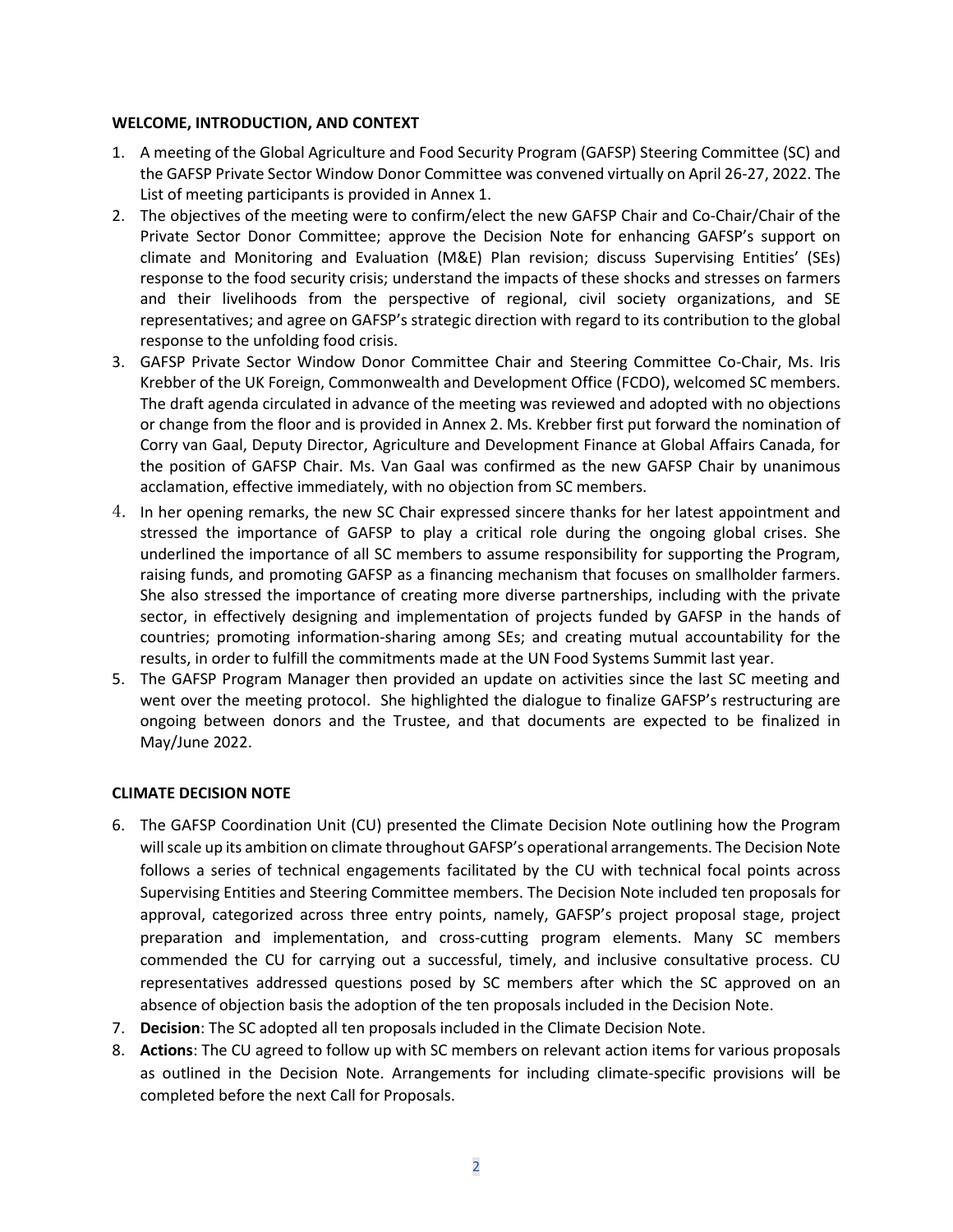#### **M&E REVISION PLAN**

- 9. The CU presented the M&E Plan revision for SC approval, noting that the rationale for revision was to ensure that the M&E Plan is fit-for-purpose for the new portfolio emerging from GAFSP's restructuring, which will reflect a harmonized set of indicators applied across all modalities. The revisions also reflect lessons learned from four years' experience of the 2017 M&E Plan implementation, while also aligning the Plan with the Program's bolstered ambition on climate. The CU outlined that this revision has been undertaken in two phases: Phase 1 on Tier 2 and 3 indicators presented in this meeting. and Phase 2 – revision of Tier 1 indicators which will be finalized in December 2022. The CU called for volunteers from the SC to form a working group to initiate discussions on Tier 1 (outcome indicators).
- 10. SC members asked a few general clarifying questions, as well as specific questions related to girls and women's empowerment and climate indicators, which the CU addressed and agreed to take into consideration. The list of Tier 2 and 3 indicators is provided in Annex 3.
- 11. **Decisions**:
	- 1. SC approved proposed indicators #1-#12, and #14 and #15. The CU will consult Germany to address comments raised on indicator #13 on climate. Once this is addressed, the new language on indicator #13 will be sent out to SC.
	- 2. SC approved the proposed modified Tier 3 indicators (25 key performance indicators (KPIs) across 10 dimensions).

## 12. **Actions**:

- 1. CU will share the updated document with SC members virtually for final review of indicator #13, on an absence of objections basis.
- 2. SC members to put forward the names of individuals planning to join the M&E working group on Tier 1 indicators.

## **GLOBAL CONTEXT**

- 13. Mr. Martien van Nieuwkoop, Global Director for Agriculture and Food Global Practice at the World Bank provided remarks to set the context for discussion on the emerging food crisis, including perspectives from the 2022 World Bank Group Spring Meetings. He also spoke about Russia's invasion of Ukraine as a trigger for major threats to global food and nutrition security through a pronounced spike in the prices of key food staples and rising energy and fertilizer prices.
- 14. He highlighted several key initiatives and activities that the World Bank was undertaking to address the ongoing global crises and stressed the need for international community to take collective action and deliver long-lasting change on the ground, by repurposing current agricultural support as a unique opportunity to achieve a food systems transformation. He noted that solutions to these challenges must come from all of us, including GAFSP. Speaking of the unique nature of GAFSP's governance structure, he highlighted the role GAFSP can play in addressing many of these ongoing global challengesto build food systems that are resilient and sustainable for the future – not just for the next couple of harvests.

## **FOOD SECURITY CRISIS RESPONSE**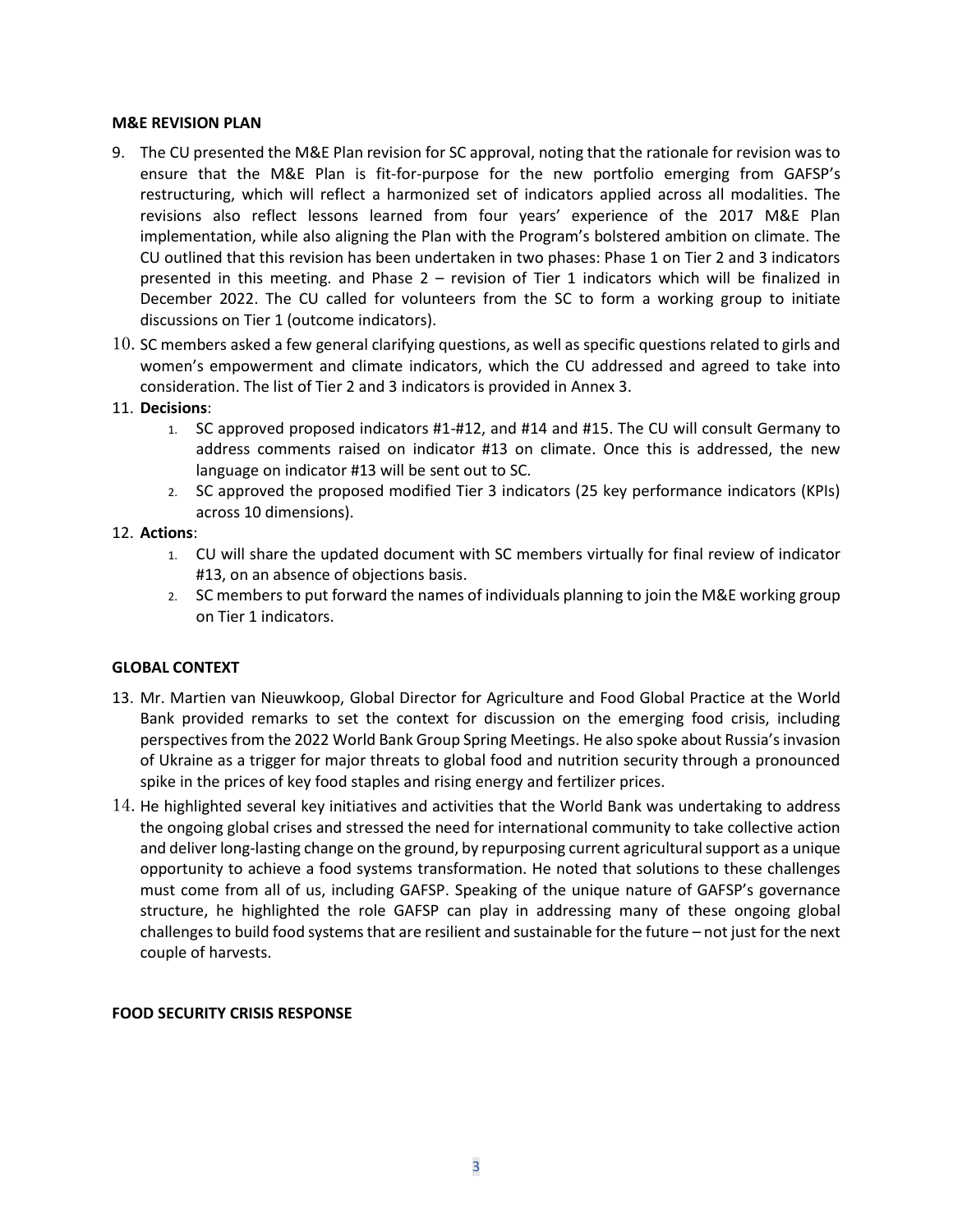- 15. Representatives from Supervising Entities<sup>1</sup> shared their institution/agency's development response to the food price/food security context. They all noted that the war in Ukraine has a compounding impact on an already challenging environment. They also offered reflections on how GAFSP could best operate in tandem and fill financing gaps as part of the medium- to long-term support to build sustainable and resilient food systems in the world's most vulnerable countries.
- 16. They shared that their agencies were taking several targeted actions and steps to address the impact of ongoing global crises in their efforts to support vulnerable communities around the world. These actions range from urgent humanitarian response to medium- to long-term approaches, repurposing ongoing projects to respond to immediate needs, setting up new facilities, and strengthening their analytical and policy work. However, they also stressed the need for better coordination for better results.
- 17. On the role of GAFSP in this context, many suggested that the Program continues to scale up support to countries and Producer Organizations (PO), participate in the coordination mechanisms, and support policy analysis and policy dialogue. Some also suggested deepening collaboration within GAFSP and highlighted that GAFSP grant funding can serve as a complementary financing source to add to their own agency efforts in response to the global response to development challenges. In the medium to longer term, it was suggested that additional funding be provided to existing GAFSP projects.

## **IMPLICATIONS OF GLOBAL FOOD SECURITY CONTEXT ON GAFSP PARTNER COUNTRIES**

- 18. Regional representatives from Africa, Latin America and the Caribbean, Asia, and civil society organizations provided updates on the impact of the latest shocks and stresses on farmers and their livelihoods. Their remarks went in detail on the impacts of the unfolding food crisis, as well as ongoing COVID-19 pandemic in their respective regions and stressed the need to strengthen farmers' capacities and resilience.
- 19. They described GAFSP as an already tested instrument that is ready to be used as a vehicle that could respond to current food crisis by increasing investments for agriculture, including financing addressing climate. Furthermore, GAFSP's model to operate at the country level any action facilitates that governments and POs can address more directly impacts and challenges felt at ground level. They added GAFSP can also leverage countries and development partners' ongoing efforts complementing projects on the ground and facilitate coordination. Many speakers applauded GAFSP on its critical role in addressing the development challenges and called on the international community to support GAFSP to continue its critical work to strengthen the resilience of local systems and communities in a holistic approach.

## **GAFSP FOOD SECURITY CRISIS RESPONSE OPTIONS**

- 20. Ms. Kathryn Hollifield, GAFSP Program Manager gave a presentation on GAFSP's role and options to respond to the emerging food security crisis, while stressing the core principles of the Program – supporting medium/long-term sustainability of agri/food systems and focusing on smallholder farmers in the world's poorest countries. She stressed that in its inclusive nature, the Program continues to be demand driven to leverage and complement SEs' core programs and facilitate collaboration among its partners.
- 21. She went over the five options for SC consideration that will help the Program scale up its response to ongoing crises. Those options were:

<sup>1</sup> Asian Development Bank, Food and Agriculture Organization, International Fund for Agricultural Development, World Food Programme, World Bank, African Development Bank and Inter-American Development Bank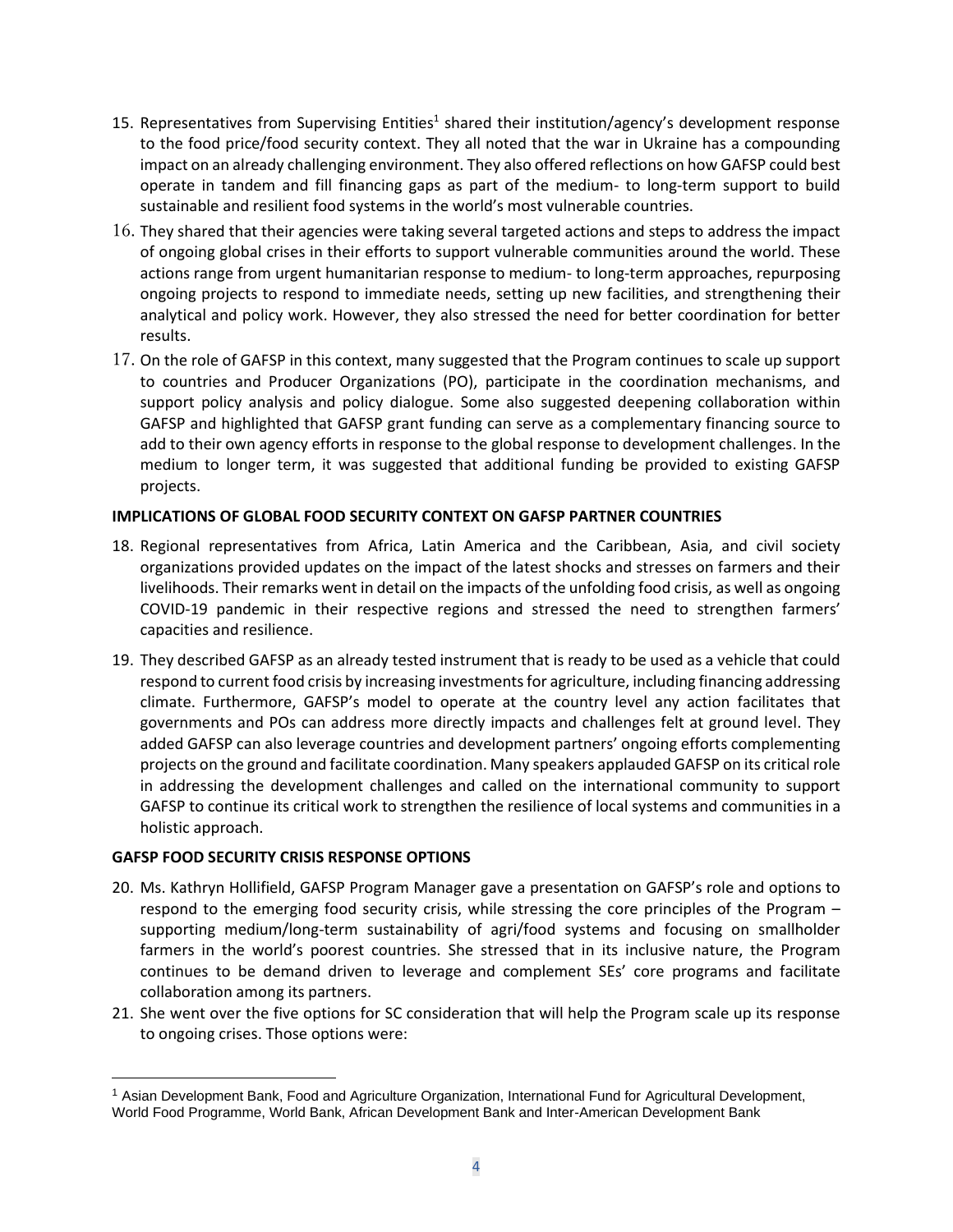- 1. Fund four projects recommended by Technical Advisory Committee in December 2021, but not approved given lack of finance.
- 2. Additional funding for ongoing GAFSP projects/proposals to cover price increases.
- 3. Additional funding to increase scale and scope of ongoing successful GAFSP projects.
- 4. Additional funding to increase scale and scope of relevant, successful SE projects.
- 5. Open Call for Proposals (CfP) for new projects.
- 22. The session then opened for a discussion to provide guidance to the Coordination Unit on whether it should continue to explore options for a proactive GAFSP response, and which of the five options proposed were suitable for further articulation. SC representatives fully approved that GAFSP to continue exploring the five options presented and to organize a response to the emerging food security crisis.
- 23. While the SC did not reach consensus on a specific option(s), there was wide agreement that a speedy response that would address the most pressing challenges in the world's poorest countries, while also stressing the need to keep the long-term sustainability approach was central to GAFSP. Overall, discussants agreed that GAFSP needed to continue its support to the most vulnerable and most needy communities and speed up the processes to mitigate the crisis.
- 24. During discussion the United States Representative announced a contribution in the amount of US\$5 million, while other participants indicated their governments' indicative plans to make additional contributions to the Program. The German representative shared that Germany's Federal Minister for Economic Cooperation and Development recently announced the establishment of a "Global Alliance for Food Security" as an initiative of the current G7 Presidency, intended to catalyze an agile, immediate, and coordinated response to the unfolding global food security crisis.
- 25. **Decisions**: CU to: explore options 2 through 4 in greater detail, clarify the processes, particularly on option 4; provide update on funding availability with reference to Option 1; and brief the SC in the coming weeks.
- 26. **Actions**:
	- CU to explore options 2 through 4 in greater detail, clarify the processes, particularly on option 4 and brief the SC in the coming weeks.
	- CU to continue to coordinate among its partners and step up on joint and shared analysis as information evolves on impacts of the ongoing crises.
	- SEs were encouraged to continue to share the scope and nature of their crisis response plans with the CU.
	- Donors to keep the CU informed on possible additional financial contributions, which will help the SC in the decision-making process.

## **NEXT STEPS AND CLOSURE**

- 27. SC Co-Chair proposed the next SC meeting could take place in the next two three months to review crisis response options. Chair also announced the selection of Mr. Nicholas Strychacz, Deputy Director, Office of International Development Policy, International Affairs, United States Department of the Treasury, as the new Co-Chair of the Steering Committee and Chair of the Private Sector Window Donor Committee.
- 28. The Chair concluded the meeting encouraging participants to plan ambitiously and get prepared as donor resources come into the Program and thanked all participants, organizers, and contributors. SC members expressed heartfelt gratitude and bid farewell to the outgoing SC Co-Chair from the United Kingdom, for her excellent leadership over the years.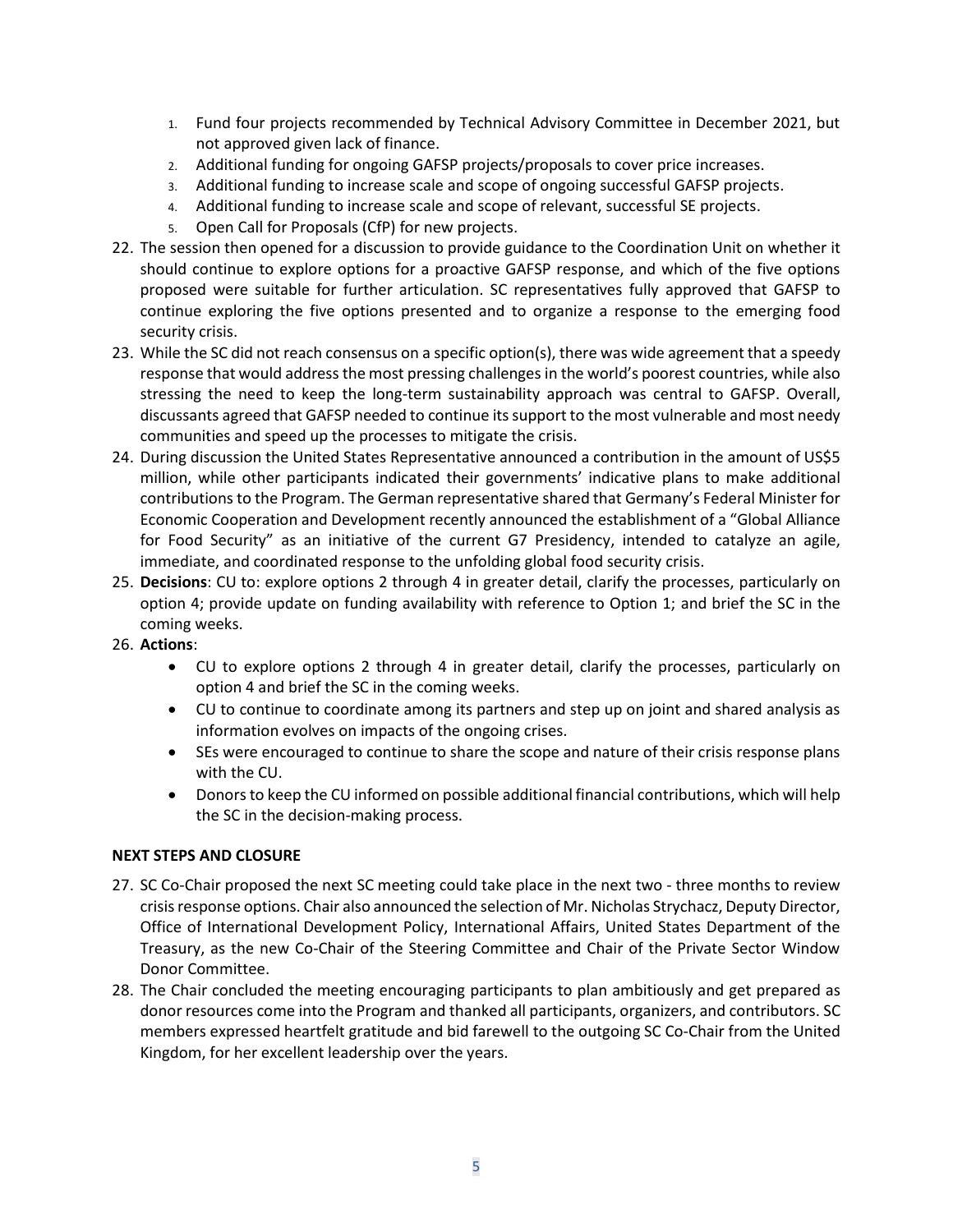#### **Annex 1**

# **List of Meeting Participants (alphabetical order, by stakeholder group)**

|                                                                          | <b>Last Name</b>                                             | <b>First Name</b>                                                        | <b>Country/Organization</b>                                      |  |  |
|--------------------------------------------------------------------------|--------------------------------------------------------------|--------------------------------------------------------------------------|------------------------------------------------------------------|--|--|
|                                                                          | Chairs                                                       |                                                                          |                                                                  |  |  |
| $\mathbf{1}$                                                             | SC Chair, Canada (newly appointed)<br>van Gaal<br>Corry      |                                                                          |                                                                  |  |  |
| $\overline{2}$                                                           | Krebber                                                      | Donor Committee Chair, GAFSP Co-Chair, United Kingdom (outgoing)<br>Iris |                                                                  |  |  |
| 3                                                                        |                                                              |                                                                          | Donor Committee Chair, GAFSP Co-Chair, United States of America, |  |  |
|                                                                          | Strychacz                                                    | <b>Nicholas</b>                                                          | Department of the Treasury (newly appointed)                     |  |  |
|                                                                          | <b>Donors</b>                                                |                                                                          |                                                                  |  |  |
| Adachi<br>Naoya<br>Japan<br>4                                            |                                                              |                                                                          |                                                                  |  |  |
| 5                                                                        | Bahalim<br>Ammad<br>Bill and Melinda Gates Foundation (BMGF) |                                                                          |                                                                  |  |  |
| 6                                                                        | Boehm                                                        | Nora                                                                     | Germany                                                          |  |  |
| 7                                                                        | <b>Burgos Sainz</b>                                          | Fernando                                                                 | Spain                                                            |  |  |
| 8                                                                        | Doyle                                                        | Lindsey                                                                  | United States Agency for International Development (USAID)       |  |  |
| 9                                                                        | Fougere                                                      | Shannon                                                                  | Canada                                                           |  |  |
| 10                                                                       | Hara<br>Tsuyoghi<br>Japan                                    |                                                                          |                                                                  |  |  |
| Mizuki<br>11<br>Kaneda<br>Japan                                          |                                                              |                                                                          |                                                                  |  |  |
| Australia<br>12<br>Fiona<br>Lynn                                         |                                                              |                                                                          |                                                                  |  |  |
| 13                                                                       | Save                                                         | Radio<br>United Kingdom                                                  |                                                                  |  |  |
| 14                                                                       | Stormoen                                                     | Even                                                                     | Norway                                                           |  |  |
| 15                                                                       | Taniguchi                                                    | Masahide                                                                 | Japan                                                            |  |  |
| 16                                                                       | Van Gilst                                                    | <b>Daniel Frans</b>                                                      | Norway                                                           |  |  |
| <b>Neil</b><br>Watkins<br>Bill and Melinda Gates Foundation (BMGF)<br>17 |                                                              |                                                                          |                                                                  |  |  |
|                                                                          | <b>Regional Representatives</b>                              |                                                                          |                                                                  |  |  |
| <b>Abdul Ghaffar</b><br>Jeehan<br>Middle East<br>18                      |                                                              |                                                                          |                                                                  |  |  |
| 19                                                                       | Adoum                                                        | Africa<br>Djime                                                          |                                                                  |  |  |
| 20                                                                       | Bello                                                        | Abdoul Salam                                                             | Africa                                                           |  |  |
| 21                                                                       | Africa<br>Bojang<br>Lamin                                    |                                                                          |                                                                  |  |  |
| 22                                                                       | Ehui<br>Africa<br>Mamou                                      |                                                                          |                                                                  |  |  |
| 23                                                                       | Keizire                                                      | Boaz                                                                     | Africa                                                           |  |  |
| 24                                                                       | Martinez                                                     | Salome                                                                   | LAC                                                              |  |  |
| 25                                                                       | Mouangkham                                                   | Angkhansada                                                              | Asia                                                             |  |  |
| 26                                                                       | Prakash Pandey                                               | Narendra                                                                 | Asia                                                             |  |  |
| 27                                                                       | Pokharel<br>Champak<br>Asia                                  |                                                                          |                                                                  |  |  |
| <b>Supervising Entities</b>                                              |                                                              |                                                                          |                                                                  |  |  |
| 28                                                                       | Albaret                                                      | Geraud                                                                   | <b>IADB</b>                                                      |  |  |
| 29                                                                       | Basu                                                         | Enika                                                                    | <b>IFAD</b>                                                      |  |  |
| 30                                                                       | Philip<br>Boahen<br>AfDB                                     |                                                                          |                                                                  |  |  |
| 31                                                                       | Horst                                                        | Alexandra                                                                | WB                                                               |  |  |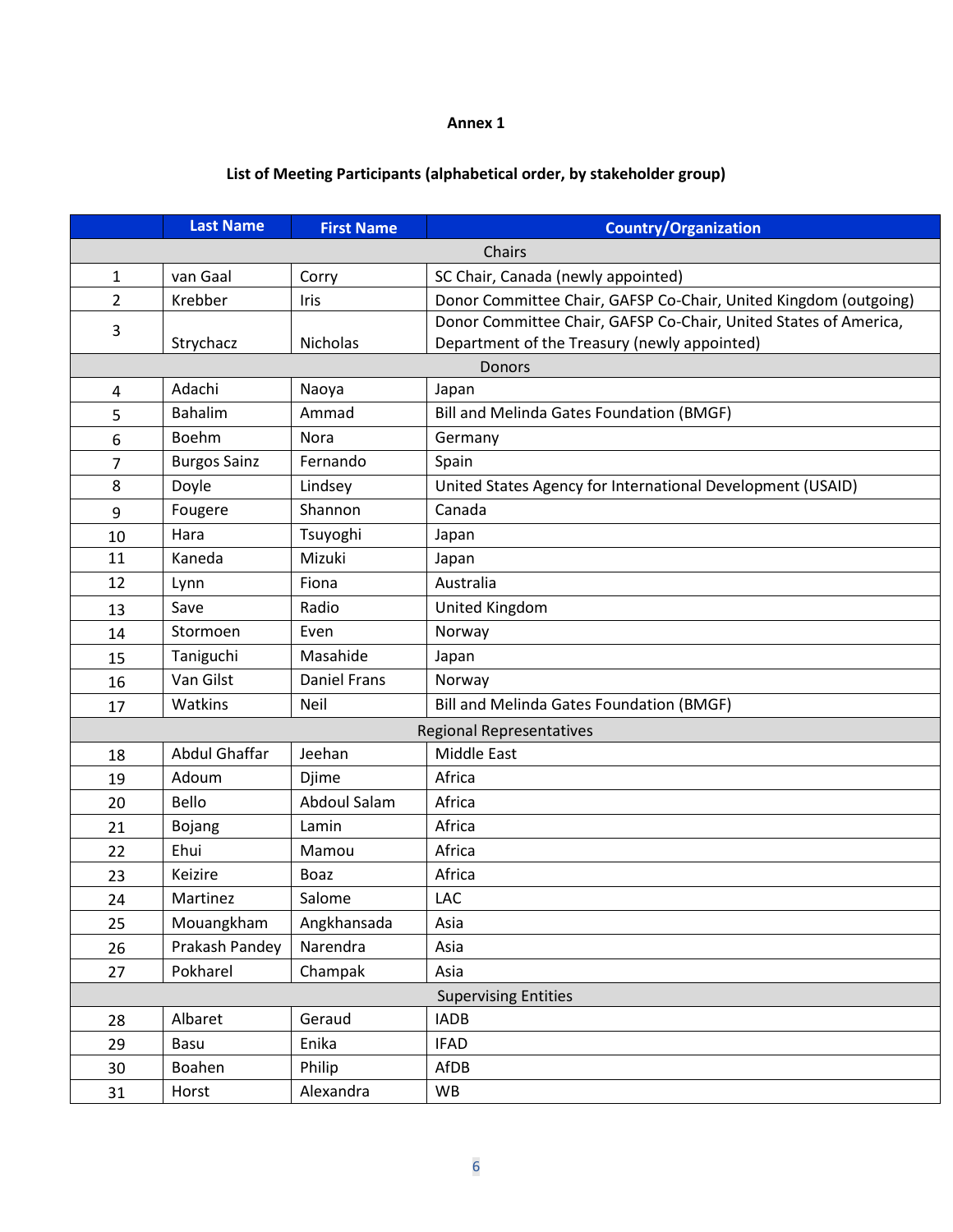| 32                                                                                    | Katagami           | Michiko           | <b>ADB</b>                                           |  |
|---------------------------------------------------------------------------------------|--------------------|-------------------|------------------------------------------------------|--|
| 33                                                                                    | Lampietti          | Julian            | <b>WB</b>                                            |  |
| 34                                                                                    | Polidori           | Giulia            | <b>WFP</b>                                           |  |
| 35                                                                                    | Sachdeva           | Pawan             | <b>WB</b>                                            |  |
| 36                                                                                    | Samkange           | Stanlake          | <b>WFP</b>                                           |  |
| 37                                                                                    | <b>Simons</b>      | Sarah             | <b>WB</b>                                            |  |
| 38                                                                                    | Toe                | Chris             | <b>WFP</b>                                           |  |
| 39                                                                                    | Van Nieuwkoop      | Martien           | <b>WB</b>                                            |  |
| 40                                                                                    | Veillerette        | <b>Benoist</b>    | <b>FAO</b>                                           |  |
| 41                                                                                    | Zhang              | Qingfeng          | ADB                                                  |  |
|                                                                                       |                    |                   | <b>Civil Society Organizations</b>                   |  |
| 42                                                                                    | Akoha              | Rostaing          | <b>ROPPA</b>                                         |  |
| 43                                                                                    | Baguilat           | Irish             | <b>AFA</b>                                           |  |
| 44                                                                                    | Guerra             | Alberta           | <b>ActionAid USA</b>                                 |  |
| 45                                                                                    | Hertzler           | Doug              | <b>ActionAid USA</b>                                 |  |
| 46                                                                                    | Ouedraogo          | Ousseini          | <b>ROPPA</b>                                         |  |
| 47                                                                                    | Palebele           | Kolyang           | <b>PAFO</b>                                          |  |
| 48                                                                                    | Penunia            | Esther            | <b>AFA</b>                                           |  |
| 49                                                                                    | Sall               | Nadjirou          | <b>ROPPA</b>                                         |  |
|                                                                                       |                    |                   | <b>GAFSP Coordination Unit</b>                       |  |
| Amanullah<br>Alamzai<br><b>Coordination Unit</b><br>50                                |                    |                   |                                                      |  |
| 51                                                                                    | Calixto            | Silvana           | <b>Coordination Unit</b>                             |  |
| 52                                                                                    | Carmichael         | Zacharey          | <b>Coordination Unit</b>                             |  |
| 53                                                                                    | Ekanayake          | Indira Janaki     | <b>Coordination Unit</b>                             |  |
| 54                                                                                    | Hollifield         | Kathryn           | <b>GAFSP Program Manager</b>                         |  |
| 55                                                                                    | Hoberg             | Yurie             | <b>Coordination Unit</b>                             |  |
| 56                                                                                    | Latham             | Michelle          | <b>Coordination Unit</b>                             |  |
| 57                                                                                    | Magarotto          | Cecilia           | <b>Coordination Unit</b>                             |  |
| 58                                                                                    | Markozashvili      | Darejani          | <b>Coordination Unit</b>                             |  |
| 59                                                                                    | Mecagni            | Laura             | <b>Coordination Unit</b>                             |  |
| 60                                                                                    | Mehdi              | Tahmina           | <b>Coordination Unit</b>                             |  |
|                                                                                       | Murphy-            | Clare             | <b>Coordination Unit</b>                             |  |
| 61                                                                                    | Mcgreevey          |                   |                                                      |  |
| 62                                                                                    | Ramachandran       | Venkat            | <b>Coordination Unit</b>                             |  |
| 63                                                                                    | Sakhuja            | Davinder          | <b>Coordination Unit</b>                             |  |
| 64                                                                                    | Salman             | Diana             | <b>Coordination Unit</b>                             |  |
| 65<br>66                                                                              | Tortella<br>Younes | Virginia<br>Ahmed | <b>Coordination Unit</b><br><b>Coordination Unit</b> |  |
| 67                                                                                    | Yang               | Shijie            | <b>Coordination Unit</b>                             |  |
|                                                                                       |                    |                   |                                                      |  |
| GAFSP Private Sector Window Secretariat - IFC<br><b>IFC</b><br>Daphna<br>68<br>Berman |                    |                   |                                                      |  |
| 69                                                                                    | Chaudhary          | Bheeshm           | <b>IFC</b>                                           |  |
|                                                                                       |                    |                   |                                                      |  |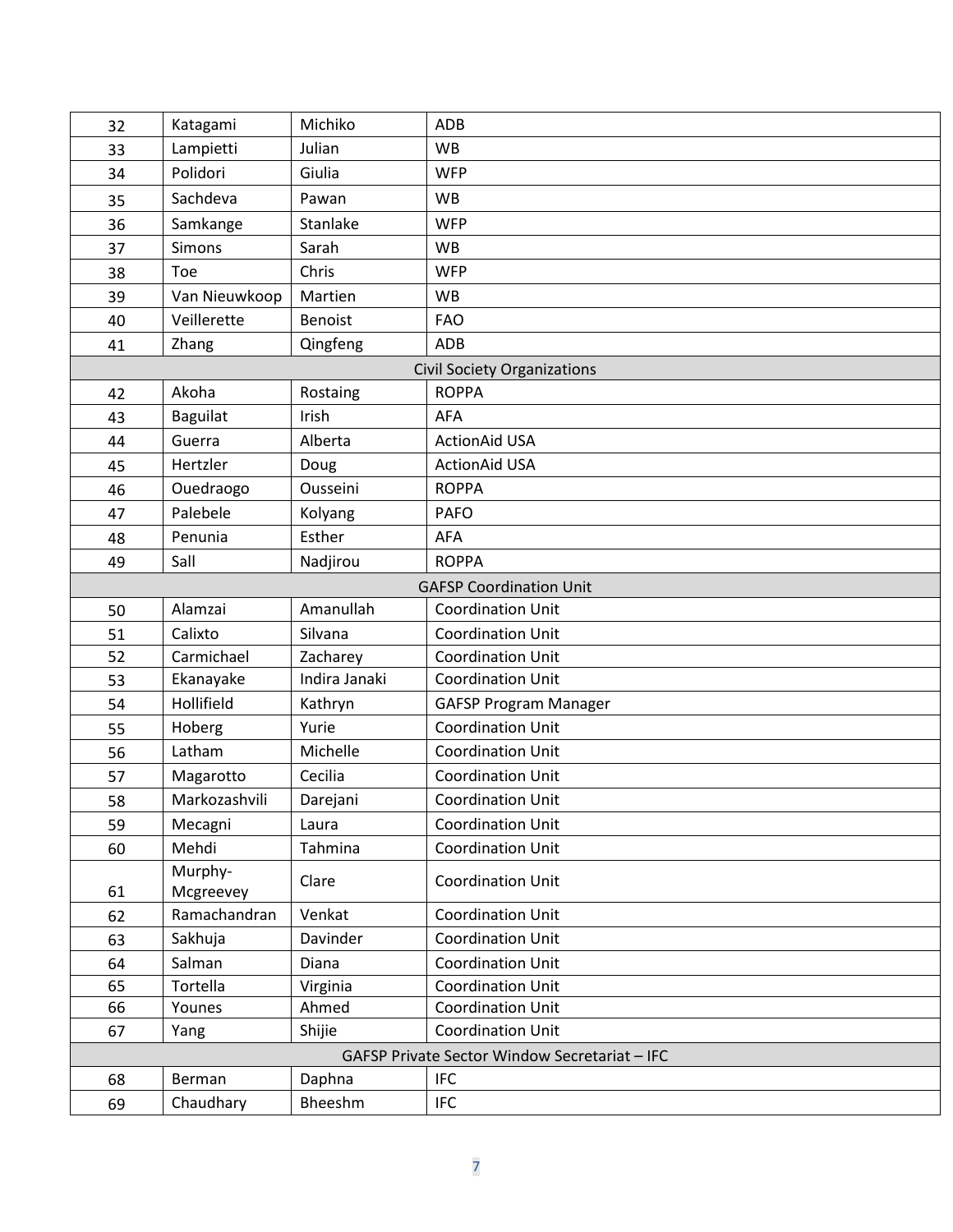| 70                   | Chen            | Yanni         | <b>IFC</b>                                |  |  |
|----------------------|-----------------|---------------|-------------------------------------------|--|--|
| 71                   | Gopalan         | Prasad        | <b>IFC</b>                                |  |  |
| 72                   | Johnson         | Pamela        | <b>IFC</b>                                |  |  |
| 73                   | <b>Lee</b>      | Sung          | <b>IFC</b>                                |  |  |
| 74                   | Maiztegui       | Josefina      | <b>IFC</b>                                |  |  |
| 75                   | Razdan          | Pamposh       | <b>IFC</b>                                |  |  |
| 76                   | Rosembuj        | Flavia        | <b>IFC</b>                                |  |  |
| 77                   | Shah<br>Niraj   |               | Head, Private Sector Window Secretariat   |  |  |
| <b>GAFSP Trustee</b> |                 |               |                                           |  |  |
|                      | Jacqueline Sta. | <b>Iris</b>   | <b>WB</b>                                 |  |  |
| 78                   | Maria           |               |                                           |  |  |
| 79                   | Mengesha        | Lewam         | WB                                        |  |  |
| 80                   | Pardo           | Maria Lourdes | WB                                        |  |  |
| 81                   | Williamson      | Angela        | Senior Financial Officer/GAFSP WB Trustee |  |  |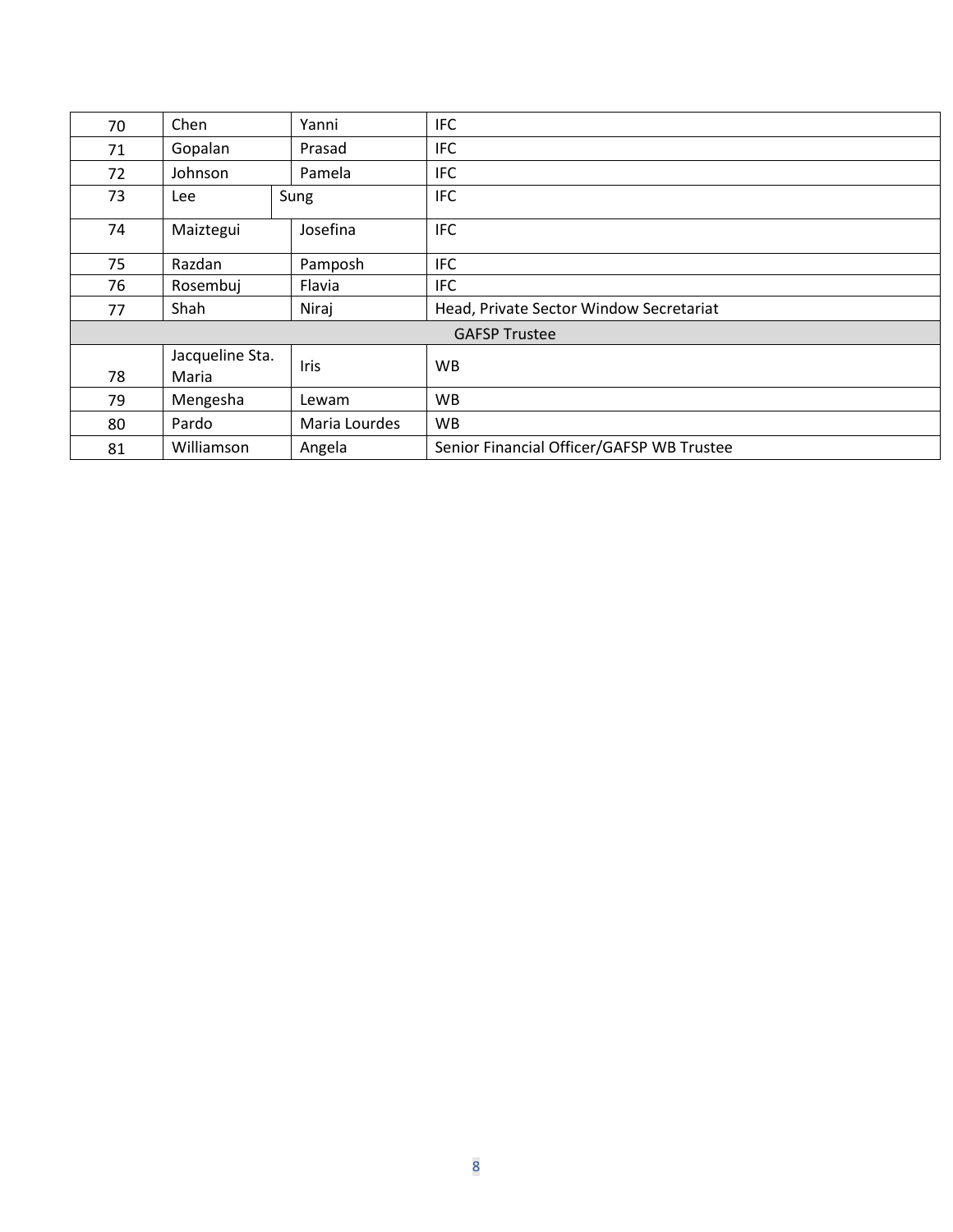

# **DRAFT AGENDA**

# **Virtual Steering Committee Meeting – April 26-27, 2022**

5.00 Seattle/ 8:00 Washington DC / 13:00 Abidjan, London / 14:00 Berlin, Rome 16:00 Nairobi / 20:00 Manila / 22:00 Canberra

| Tuesday, April 26, 2022 (DAY 1) |                                                                                                                                                                                                                                                                                           |  |  |  |
|---------------------------------|-------------------------------------------------------------------------------------------------------------------------------------------------------------------------------------------------------------------------------------------------------------------------------------------|--|--|--|
| $7:45-8:00$ am                  | Steering Committee (SC) members connect and test audio and video connections.                                                                                                                                                                                                             |  |  |  |
| $8:00 - 8:10$ am                | 1. Welcome, introduction of new participants, and adoption of agenda<br>Remarks by Iris Krebber, SC Co-Chair and Donor Committee Chair.<br>Documentation: Draft Agenda                                                                                                                    |  |  |  |
| $8:10-8:15$ am                  | 2. Selection of the next SC Chair                                                                                                                                                                                                                                                         |  |  |  |
| $8:15-9:15$ am                  | 3. Climate Decision Note<br>Objective: Review and approve the Climate Decision Note.<br><b>Documentation: Climate Decision Note</b>                                                                                                                                                       |  |  |  |
| $9:15-9:45$ am                  | 4. Restructuring - Coordination Unit (CU)<br>Objective: Approve the Monitoring & Evaluation (M&E) Plan revision.<br>Documentation: M&E Plan Revision                                                                                                                                      |  |  |  |
| 9:45-10:00 am                   | <b>Comfort Break</b>                                                                                                                                                                                                                                                                      |  |  |  |
| 10:00-10:05 am                  | 5. Global context<br>Remarks by Martien van Nieuwkoop, Global Director of the Agriculture and Food Global<br>Practice, World Bank, to set the context for the discussions on the emerging food<br>security crisis, including perspectives that emerged from the 2022 WBG Spring Meetings. |  |  |  |
| 10:05-11:00 am                  | 6. Food security crisis response - Supervising Entities (SEs)<br>Objective: SEs will share their own institution/agency's development response and<br>reflections on role for GAFSP.<br><b>Discussion and Q&amp;A</b>                                                                     |  |  |  |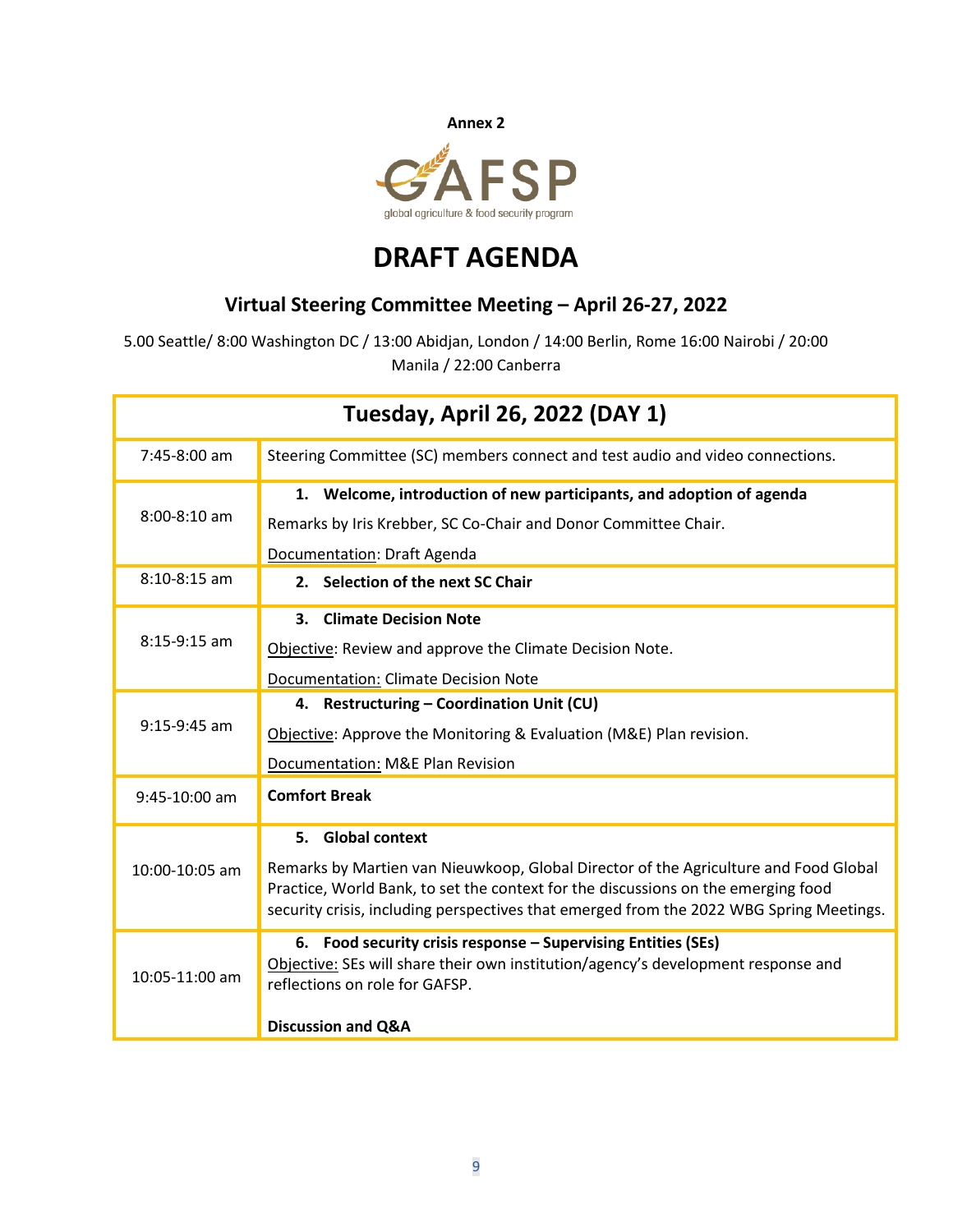| Wednesday, April 27, 2022 (DAY 2) |                                                                                                                                                                                                                                                                                                                                                                                                                                                                           |  |  |
|-----------------------------------|---------------------------------------------------------------------------------------------------------------------------------------------------------------------------------------------------------------------------------------------------------------------------------------------------------------------------------------------------------------------------------------------------------------------------------------------------------------------------|--|--|
| 8:00-8:50 am                      | 7. Implications of global food security context on GAFSP partner countries<br>Objective: Share GAFSP partners' views from the field: Regional and Civil Society<br>Organization Representatives will provide updates on the impact of the latest shocks and<br>stresses on farmers and their livelihoods.                                                                                                                                                                 |  |  |
| 8:50-9:00 am                      | 8. Discussion and Q&A                                                                                                                                                                                                                                                                                                                                                                                                                                                     |  |  |
| $9:00-10:15$ am                   | 9. GAFSP food security crisis response options<br>Objective: The CU to present an information note on GAFSP's options to contribute to<br>the global response to food security crisis and SC to agree on strategic direction.<br>GAFSP food security response, including operational modalities<br>Discussion and Q&A<br>$\bullet$<br>SC to agree on GAFSP's strategic direction<br>Documentation: Information Note with different scenarios for SC review and agreement. |  |  |
| $10:15-10:30$ am                  | <b>Comfort break</b>                                                                                                                                                                                                                                                                                                                                                                                                                                                      |  |  |
| 10:30-11:20 am                    | 10. GAFSP food security crisis response options (cont.)<br>Objective: Update on BIFT operationalization.<br>Discussion and Q&A                                                                                                                                                                                                                                                                                                                                            |  |  |
| 11:20-11:30 am                    | <b>11. AOB</b><br>Date for next SC Meeting and location (DC or elsewhere).                                                                                                                                                                                                                                                                                                                                                                                                |  |  |

# **Annex 3**

# **Tier 2 indicators**

#1 Number of people receiving direct benefits, **gender** disaggregated

#2 Land area receiving improved production support (ha), Disaggregation: Area provided with new/improved irrigation or drainage services (ha)

#3. Number of smallholders receiving productivity enhancement support, **gender** disaggregated

#4 Number of producer-based organizations supported (number)

#5. Number of persons supported by project in rural areas accessing financial

services, **gender** disaggregated

#6. Roads constructed or rehabilitated, including feeder roads and access roads (km)

#7. Number of processing, storage and market facilities constructed and/or rehabilitated (number)

#8. Number of farmers that are supported in accessing marketing

opportunities, **gender** disaggregated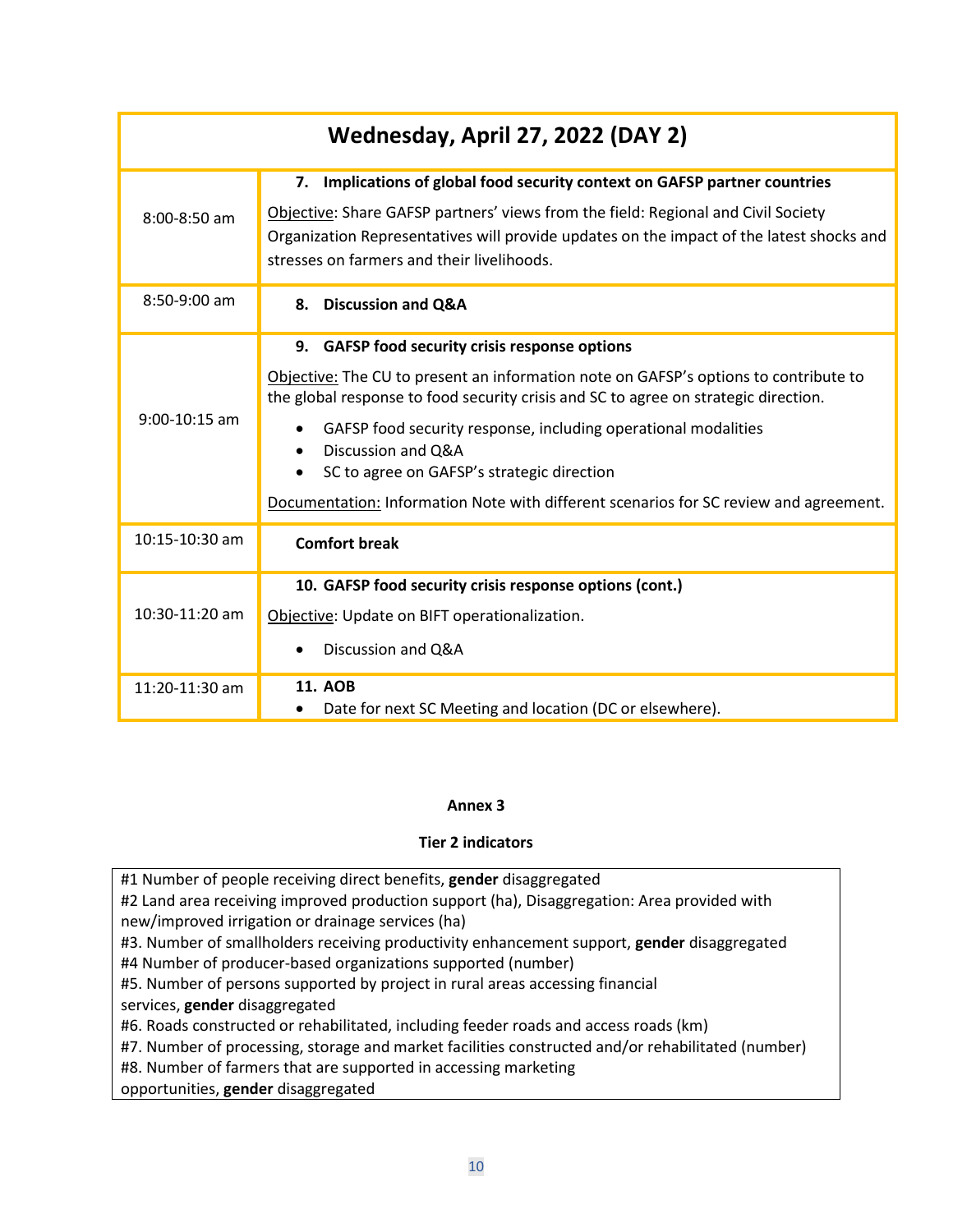#9. People receiving improved nutrition services and products, **gender** disaggregated, (number of people) *Cross-cutting theme: Nutrition*

#10. Direct employment generated (as part of an explicit project objective), **female** employment and **youth** employment disaggregated (full-time equivalent) *Cross-cutting theme: Jobs*

#11. Persons receiving capacity development, **gender** disaggregated

#12. Number of policy products completed with project support related to agriculture, natural resource management, and food/nutrition security.

#13. Number of farmers receiving inputs or service on climate resilient or sustainable agriculture practices (Of which, **female** farmers)

#14. Hectares of agricultural/land area where climate resilient or sustainable agriculture practices are implemented

#15 Number of agribusiness companies adopting climate resilient or sustainable agriculture interventions.

## **Tier 3 indicators**

| #  | <b>Tier 3 indicator</b>                                                                                                                                                                                                                                                     | <b>Action taken</b>        | <b>Country-led &amp;</b><br><b>PO-led</b> | <b>PrSW &amp;BIFT</b> |
|----|-----------------------------------------------------------------------------------------------------------------------------------------------------------------------------------------------------------------------------------------------------------------------------|----------------------------|-------------------------------------------|-----------------------|
| 1. | <b>Utilization</b>                                                                                                                                                                                                                                                          |                            |                                           |                       |
|    | 1.1 # and $\frac{1}{2}$ of projects approved                                                                                                                                                                                                                                | Unchanged                  | $\bullet$                                 |                       |
|    | 1.2 # and \$ of projects committed (Private Sector Window and BIFT only)                                                                                                                                                                                                    | Unchanged                  |                                           |                       |
|    | 1.3 # and \$ of projects disbursed (by SE)                                                                                                                                                                                                                                  | Unchanged                  | $\bullet$                                 |                       |
|    | 1.4 # of months between approval by the Steering Committee and disbursement<br>by a supervising entity (Country-led and PO-led only)                                                                                                                                        | Unchanged                  |                                           |                       |
| 2. | <b>Financial sustainability and leverage</b>                                                                                                                                                                                                                                |                            |                                           |                       |
|    | 2.1 Leverage ratio, also disaggregated into different funding sources from IFIs,<br>government, private sector, etc.                                                                                                                                                        | Unchanged                  |                                           |                       |
| 3. | <b>Diversification</b>                                                                                                                                                                                                                                                      |                            |                                           |                       |
|    | 3.1 Regional distribution of projects                                                                                                                                                                                                                                       | Unchanged                  |                                           |                       |
|    | 3.2 Country distribution of projects: % of projects in Fragile and Conflict-affected<br><b>States</b>                                                                                                                                                                       | Unchanged                  |                                           |                       |
|    | 3.3 Product distribution of projects: debt, equity, guarantees, advisory services<br>(Private Sector Window and BIFT only)                                                                                                                                                  | Unchanged                  |                                           |                       |
| 4. | Inclusiveness: \$ volume of financing that goes to projects that are:                                                                                                                                                                                                       |                            |                                           |                       |
|    | 4.1 Climate resilient and sustainable agriculture                                                                                                                                                                                                                           | Unchanged                  |                                           |                       |
|    | 4.2 Gender sensitive                                                                                                                                                                                                                                                        | Unchanged                  |                                           |                       |
|    | 4.3 Nutrition related                                                                                                                                                                                                                                                       | Unchanged                  |                                           |                       |
| 5. | <b>Development performance</b>                                                                                                                                                                                                                                              |                            |                                           |                       |
|    | 5.1 % of projects rated successful on development outcome <sup>+</sup>                                                                                                                                                                                                      | Unchanged                  | $\bullet$                                 |                       |
| 6. | Collaboration between Country-led, PO-led projects, BIFT, and Private Sector<br><b>Window entities</b>                                                                                                                                                                      |                            |                                           |                       |
|    | 6.1. # of joint events                                                                                                                                                                                                                                                      | Unchanged                  |                                           |                       |
|    | 6.2 # of projects across Country-led, PO-led, BIFT and Private Sector Window<br>partnerships, also as % of total projects across all tracks/windows, respectively                                                                                                           | Unchanged                  |                                           |                       |
| 7. | Stakeholder engagement                                                                                                                                                                                                                                                      |                            |                                           |                       |
|    | 7.1 # of routine and ad hoc reports submitted by CU to individual donors in a<br>timely manner                                                                                                                                                                              | Unchanged                  |                                           |                       |
|    | 7.2 # of civil society organization representatives participating in key GAFSP<br>activities, e.g., proposal development at country level, Steering Committee<br>meetings, M&E/DIME and fundraising events both headquarters and national<br>levels, project implementation | Modified<br>the definition |                                           |                       |
| 8. | Communications                                                                                                                                                                                                                                                              |                            |                                           |                       |
|    | 8.1 # of projects with complete and timely updates in the GAFSP Portal                                                                                                                                                                                                      | Unchanged                  |                                           |                       |
|    | 8.2 # of unique visitors and return visitors to GAFSP website                                                                                                                                                                                                               | Unchanged                  |                                           |                       |